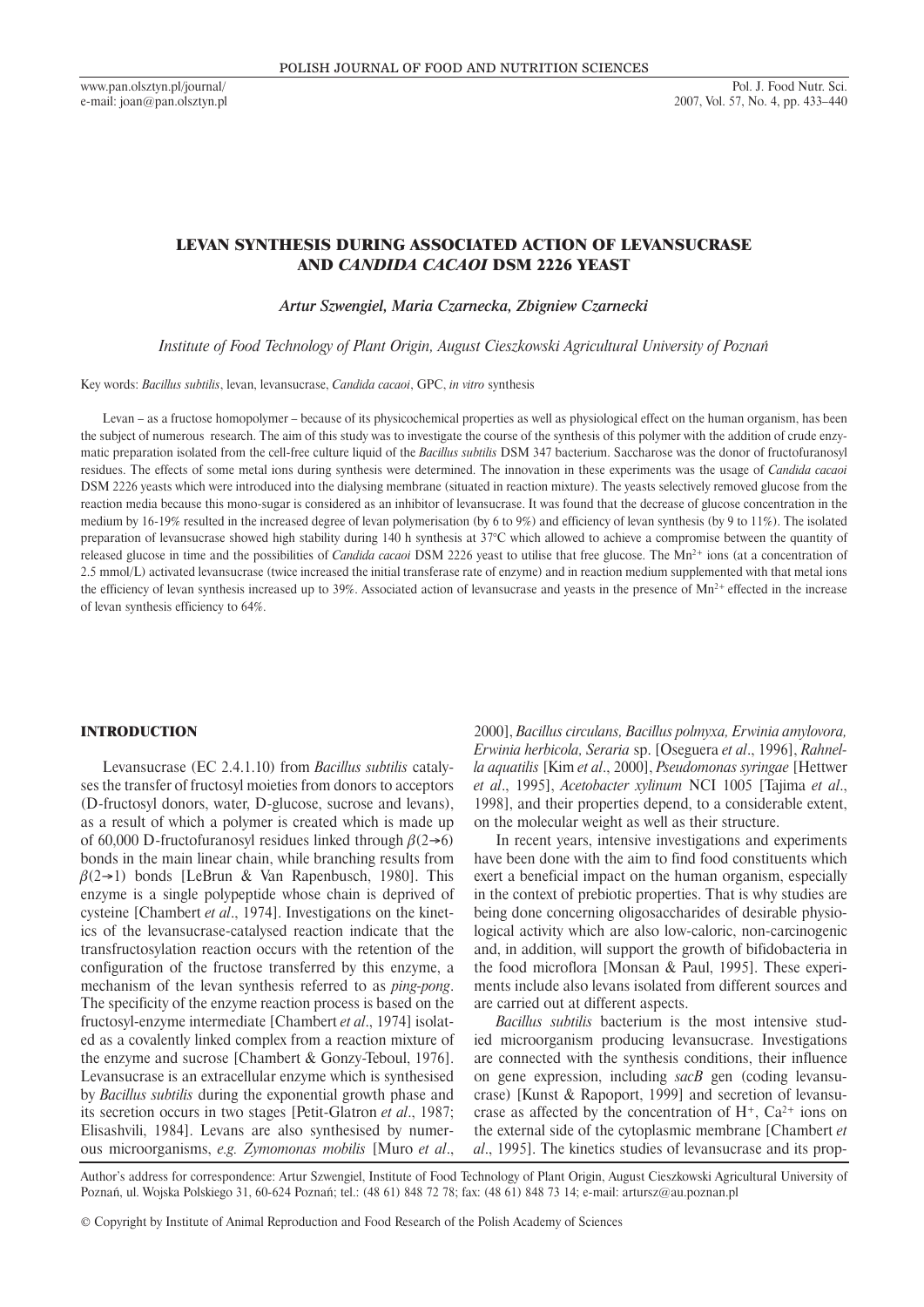erties [Chambert & Petit-Glatron, 1990] as well as its precursor [Scotti *et al*., 1995] have been carried out as well. The impact of the ionic strength on the enzyme hydrolytic activity was investigated too [Yamamoto *et al*., 1985].

Investigations were also undertaken to study the effect of amphiphilic compounds on the secretion of levansucrase by *Zymomonas mobilis*, which demonstrated the increase of the levansucrase activity and total amount of protein in the medium during incubation [Zikmanis *et al*., 2005]. The enzyme obtained from the *Zymomonas mobilis* batch cultures was subjected to immobilisation on hydroxyapatite and its activity was compared with the native form of levansucrase depending on the effect of pH, metal ions and detergents [Jang *et al*., 2000]. In addition, the response of levansucrase activity to sodium chloride was determined [Vigants *et al*., 1998].

The issues undertaken by the authors of this study are aimed at determining the effect of the environmental conditions, especially the concentration of glucose liberated in the course of the transfructosylation reaction, on the efficiency of the process of levan synthesis.

#### MATERIAL AND METHODS

# MICROORGANISMS

*Bacillus subtilis*, growth medium. *Bacillus subtilis*  DSM 347 bacteria were obtained from the DSMZ-Deutsche Sammlung von Mikroorganismen und Zellkulturen GmbH. The strain was stored at a temperature of 4°C on agar slants that contained: bovine meat extract  $-1.0$  g/L, yeast extract  $-$ 2.0 g/L, peptone – 5.0 g/L, NaCl – 5.0 g/L and agar – 15.0 g/L and the pH was maintained at the level of 7.4 [Online catalogue – http://www.dsmz.de/]. The strain was systematically passaged onto fresh slants every month and incubated at a temperature of 28°C for the period of 48 h.

The cultures were conducted on the medium with the following composition: saccharose – 150.0 g/L, citric acid – 11.7 g/L, sodium sulphate – 4.0 g/L, ammonium hydrogen phosphate – 4.2 g/L, yeast extract – 5.0 g/L and 100 mL/L of salt solution (with the following composition: KCl – 7.62  $g/L$ ,  $MgCl_2 - 4.18 g/L$ , MnCl<sub>2</sub> – 5.43 g/L, FeCl<sub>3</sub> – 0.49 g/L, ZnCl<sub>2</sub> – 0.21 g/L) [Szwengiel *et al*., 2004]. The pH of culture medium was adjusted to 6.8 using 25% ammonia solution. All media were autoclaved for 20 min at 121°C prior to inoculation.

Cultivation conditions. Cultures were carried out in Erlenmeyer flasks. The inoculum was prepared by the incubation of the culture medium with the bacterium from the slant and then shaking cultures were conducted for 16 h at a temperature of 37°C at 150 rpm. The 16 h-old seed culture ( $2 \times 10^8$  cells/1 mL) prepared in this way was used to prepare the main culture in the flasks (10% pre-culture was added to the culture medium). The culture was carried out in aerobic conditions for 16 h. The number of yeast cells was determined in the Thom counting chamber.

*Candida cacaoi* DSM 2226, culture medium and cultivation conditions. Yeasts were stored at a temperature of 4°C and were systematically passaged onto fresh slants every two weeks. Medium 186 – a Universal Medium for

Yeasts (YM) of the following composition was applied: yeast extract – 3.0 g/L, malt extract – 3.0 g/L, peptone from soybean – 5.0 g/L, glucose – 10.0 g/L, agar – 15.0 g/L [Online catalogue – http://www.dsmz.de/]. The yeast biomass used in the experiment was obtained from the liquid medium of the same composition (the solidifying factor – agar – was eliminated). The culture media were inoculated by washing the yeast culture from the slant by distilled water. Cultures were carried out in Erlenmeyer flasks in aerobic conditions as shaking cultures for 16 h at 37°C at 150 rpm. During the period of 16 h, the number of  $10<sup>7</sup>$  cells/1 mL was obtained. The biomass was centrifuged, rinsed with bidestilled sterile water, centrifuged again and then introduced onto the dialysing membrane in the form of suspension.

#### ENZYME

Preparation of the crude levansucrase precipitate. Levansucrase was obtained from the batch cultures of *Bacillus subtilis* DSM 347 bacterium at the end of the second phase of the exponential growth. Investigations were made on a crude enzymatic preparation obtained by the ethanol precipitation of the supernatant collected after the centrifugation of the bacterial biomass (earlier pH was corrected to 4.2); the final ethanol concentration was  $48\%$  (v/v). All stages of levansucrase harvesting were conducted at 4°C, the colloidal protein fraction was centrifuged (7500  $\times$  g for 15 min) and the obtained ethanol precipitate was suspended in 0.05 mol/L phosphate buffer, pH 6.0 [Dedonder, 1966]. Crude levansucrase preparation was portioned and stored at -18°C. The method of obtaining levansucrase using ethanol precipitation with different modifications was used by many authors [LeBrun & Van Rapenbusch, 1980; Chambert *et al*., 1974; Chambert & Gonzy-Teboul, 1976].

Levansucrase activity. A unit of levansucrase activity is defined as the amount of the enzyme that catalyses the formation of one micromole of glucose per minute at 37°C in 1 mol/L concentration of saccharose in the phosphate buffer (pH 6.0; 0.05 mol/L) [Euzenat *et al*., 1997]. Samples from the reaction mixture were collected every 5 min in the period of 30 min and were heated in a boiling water bath to inactivate the enzyme. The total activity of the crude enzymatic preparation was calculated on the basis of the initial reaction rate of glucose released in the reaction mixture. The amount of glucose (in total) released into the medium  $(Glc<sub>T</sub>)$  was determined enzymatically using a glucose oxidase – peroxidase mixture (reagent - GLUKOZA, Aqua-med, Poland). The concentration of reducing sugars ( $Glc<sub>T</sub> + Fru<sub>h</sub>$ ) (converted into reducing sugars, *i.e.* glucose and fructose) was determined in the reaction with the DNS reagent [Miller, 1959]. On the basis of the difference in the amount of reducing sugars and glucose, it was possible to assume the concentration of free fructose (Fruh) and this information was used for the determination of hydrolytic activity. Transferase activity was calculated on the basis of the amount of fructose which underwent the hydrolytic process of transfructosylation (Fru<sub>t</sub> =  $Glc<sub>T</sub>$  – Fru<sub>h</sub>). Assays were performed in accordance with the methodology presented by Oseguera *et al.* [1996] in modification (fructose (Fruh) was measured by enzymatic test (Boehringer Mannheim) in the original work). The quantitative determination of protein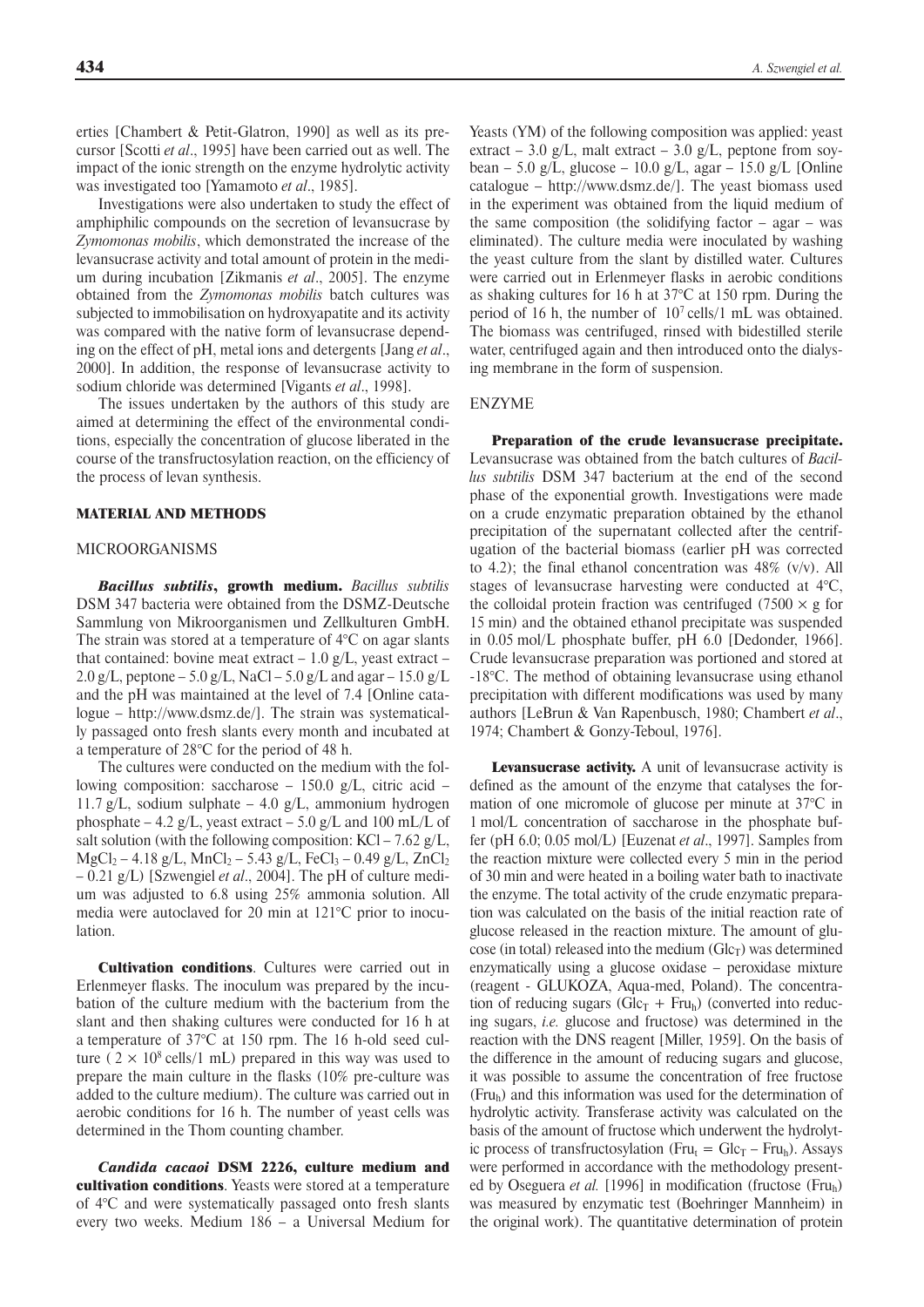was carried out with the method of Lowry *et al.* [1951] using bovine serum albumin (BSA) as a standard.

### EXPERIMENTAL DESIGN

Synthesis. The enzymatic crude preparation of levansucrase was suspended in 300 mL of sterile 15% saccharose solution (0.45 U/L g saccharose) in a citrate buffer (see media below) after sterilisation (Millex GP Filter Unit,  $0.22 \mu$ m; Millipore, France). In the flask with the above medium, the authors placed a magnetic stirrer as well as a dialyzing membrane (Nadir – Nalo Cellulose, MWCO 10000 – 20000 Da; Carl-Roth) with the yeast biomass earlier suspended inside the dialyzing membrane. The synthesis was conducted in Erlenmeyer flasks at 37°C and mixer rotations of 100 rpm. Throughout the period of synthesis (140 h), samples were taken periodically and next assessed for glucose concentration.

Three media (M) containing saccharose (150.0 g/L) dissolved in 0.05 mol/L citrate buffer of pH 6.0 [M(Suc)] were used for the performed investigations. Two of these media were additionally supplemented with MnCl<sub>2</sub> (0.315 g/L) –  $[M(Suc+Mn^{2+})]$ , the optimal concentration of  $Mn^{2+}$  ions was determined experimentally, or with a mixture of ions in the form of salts:  $MnCl<sub>2</sub>$  (0.315 g/L), concentrations of the remaining chlorides were identical as in the case of the growth medium for the *Bacillus subtilis* DSM 347 bacteria: KCl (7.62 g/L), Mg Cl<sub>2</sub> (4.18 g/L), FeCl<sub>3</sub> (0.49 g/L), ZnCl<sub>2</sub>  $(0.21 \text{ g/L})$  – [M(Suc+all salts)]. The medium without metal ions was treated as a reference sample. The following two experimental variants were employed: the synthesis was carried out only with the enzyme or, alternatively, yeasts (Y) were placed in the membrane and the so-called coupled levan synthesis was conducted with the simultaneous utilisation of glucose  $[M, Y(Suc+Mn^{2+})$ ; M,  $Y(Suc+all$  salts)].

# EVALUATION OF THE SYNTHESIS

Analysis of the reaction medium. Samples were collected periodically during the synthesis and the concentration of glucose was determined using the enzymatic test (Aquamed, Poland) and this information was used to infer the amount of saccharose which underwent reaction. In the 140<sup>th</sup> h of synthesis, 50 mL samples were collected and levan was precipitated with ethanol [Szwengiel *et al*., 2004]. The sample was then analysed with gel chromatography (GPC). The mean number of dead yeast cells inside the membrane was also monitored carrying out microscopic observations in the presence of an aqueous solution of methylene blue (1:10000) [Burbianka *et al*., 1983].

Molecular weight and polydispersity of levan. The gel permeation chromatography (GPC) technique was employed to determine molecular weights of the obtained levans (after the termination of synthesis). Three Ultrahydrogel<sup>TM</sup> columns arranged in a series were used. Analyses were carried out using the Waters Company apparatus (Alliance HPLC System 2695) equipped with a refractometric detector (RI) Waters 2414. The obtained data were processed using the Empower Pro software in the GPC option. The following parameters were applied during the chromatographic analysis: temperatures of the injector –  $25^{\circ}$ C, column –  $40^{\circ}$ C, measuring cell  $-35^{\circ}$ C; and flow rate of the solvent (deionised water) – 0.700 mL/min. The calibration curve was obtained using dextran standards (Polymer Standards Service-USA, Inc.). Polydispersity of individual peaks was determined as the ratio of Mw:Mn (weight-average molecular weight/number-average molecular weight) [Calazans *et al*., 2000; Vatanasuchart *et al*., 2005].

Statistical analysis. The obtained results were analysed statistically with the Microsoft Excel 2000 spread sheet together with one-way ANOVA and multiple comparison test – LSD test (Least Significant Difference test) was done. The functional correlation – Gompertz model treated as the Sigmoidal Family was also fitted into measuring points. The equation coefficients were determined with CurveExpert Version 1.38 (comprehensive curve fitting system for Windows which employs a large number of regression models, both linear and nonlinear).

# RESULTS AND DISCUSSION

On the basis of a study by Euzenat *et al.* [1997], the authors put forward a thesis that the reduction of free glucose in the medium should result in increased levan synthesis accompanied by a simultaneous change in the distribution of the molecular weights of the polymer. In order to reduce the concentration of glucose, the authors applied a combined synthesis of levan utilising crude enzymatic preparation and yeasts which removed selectively free glucose from the medium.

#### Levansucrase

The obtained crude levansucrase preparation did not exhibit proteolytic activity (determined with the Anson method) and contained the desirable protein fraction. Catalytic activity increase of this crude preparation of levansucrase was observed during the purification process with the hydroxyapatite (data not published), which had earlier been noticed in other studies [LeBrun E & Van Rapenbusch, 1980; Chambert *et al*., 1974; Chambert *&*Gonzy-Teboul, 1995; Dedonder, 1966; Euzenat *et al*., 1997]. Properties of the levansucrase and usefulness of its crude preparation for industrial practice without the necessity of using frequently expensive and inefficient purification processes were determined. In the performed experiments the authors applied a crude enzymatic preparation characterised by specific activity of 4.2 U/mg protein.

#### **Yeasts**

The *Candida cacaoi* yeast form white or cream colonies, are characterised by multilateral budding, elaborate pseudohyphae and no sexual reproduction and are found in cacao. Both under aerobic and anaerobic conditions, they do not utilise, among others, saccharose, inulin and starch as a source of carbon. Moreover, they grow on media which do not contain vitamins (myo-inosytol, pantothenate, biotin, thiamin, pyridoxine, niacin, folic acid, PABA) and in a wide spectrum of temperatures (the tested temperatures ranged from 25°C to 42°C) [Barnett *et al*., 1983]. On the basis of the above data, the examined strain of yeast was accepted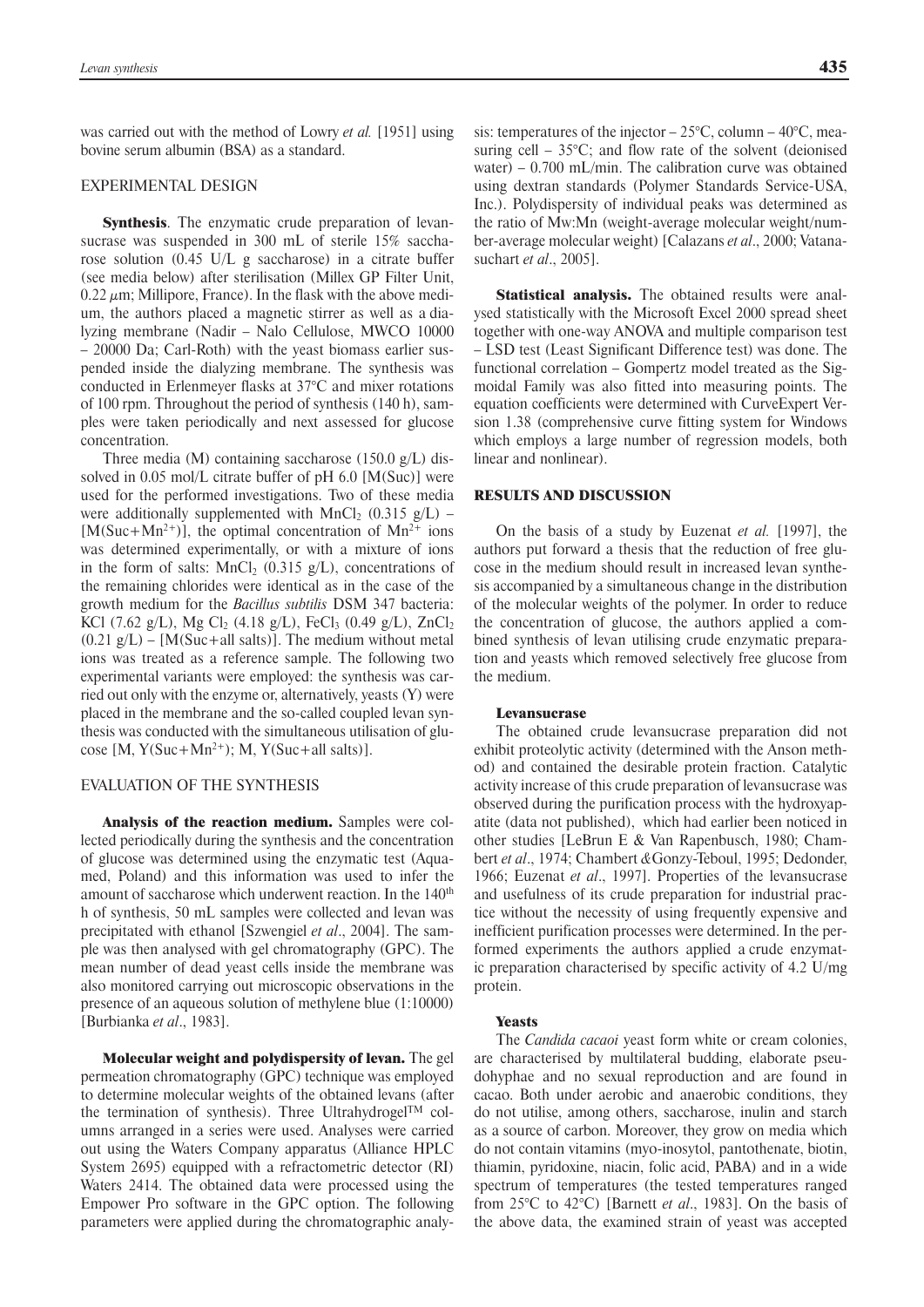as fulfilling the expected demands, *i.e.* no hydrolytic activity in relation to saccharose and growth in a wide spectrum of temperatures (from 25 to 45°C). During the first stage of experiments, the authors examined the impact of the tested media (M(Suc), M(Suc+all salts), M(Suc+Mn<sup>2+</sup>) supplemented with 0.5% (w/v) glucose) on the growth of the yeast (Figure 1). Glucose was applied at a concentration of 0.5%to determine the substrate specificity of the *Candida cacaoi*  DSM 2226 yeasts to utilisation of glucose as a saccharide carbon source in the presence of saccharose (Figure 2). In all of the applied media during synthesis, 0.5% glucose concentration was measured up to the  $5<sup>th</sup>$  h; this concentration was by 16 times lower than the amount of glucose introduced into synthesis media (with saccharose). Part of the media were supplemented with a salt mixture of metal ions (all salts) and  $Mn^{2+}$  ions due to the fact that investigations on the effect of ions on the levansucrase activity indicate that both the type and concentration of ions affect the activity of levansucrase obtained from *Zymomonas mobilis* [Jang *et al*., 2000]. Levansucrases from *A. diazotrophicus* [Hernandez *et al*., 1995] and *R. aquatilis* JCM-1683 [Ohtsuku *et al*., 1992] were slightly inactivated by FeSO4, whereas the enzyme obtained from *Bacillus* sp. TH4-2 [Ammar *et al*., 2002] was highly activated by Fe3+; at the same concentrations the enzyme showed different values of relative activity for separate ions (in comparison with *Z. mobilis* [Jang *et al*., 2000]). In addition, our studies indicate that these interdependences cannot be transferred within one genus of bacterium and that is why the optimisation of the selection and concentration of individual ions was carried out during the preliminary investigations and the  $Mn^{2+}$  ion was selected as it ensured high total and transferase activity at relatively low hydrolytic activity. The transferase activity of levansucrase in the reaction mixture supplemented with  $Mn^{2+}$  was 100% higher than the enzyme activity measured in medium without metal ions (reference medium). The hydrolytic activity of the levansucrase was lower by 80% than the enzyme activity detected in the reference medium.

The highest number of yeast cells (Figure 1) was recorded in the medium containing the mixture of metal ions  $(4 \times 10^7 \text{ cells/mL})$ , while in the case of M(Suc)+(0.5% Glc),  $M(Suc+Mn^{2+})+(0.5\%$  Glc) media, the number of cells determined during the stationary growth phase was by about 50% lower and in the first case  $[M(Suc+all \; salts)+(0.5\%$ Glc)], in addition, no sharp point was recorded during the transition of yeasts (from the logarithmic to the stationary growth phase). No increase of the population size was observed in the M(Suc) medium. It should be emphasised that the authors did not analyse biomass increase but only



FIGURE 1. Comparison of changes in the number cells of *Candida cacaoi* DSM 2226 yeast inside the membrane during growth on different media ( $\Box$  – 15% saccharose solution,  $\circ$  – 15% saccharose solution with 0.5% glucose content,  $-15%$  saccharose solution containing all salts and 0.5% glucose,  $\Delta$  – 15% saccharose solution containing Mn<sup>2+</sup> ions and 0.5% glucose).

the number of yeast cells which, even after the fourth day of culturing, showed considerable vitality (over 97%). Simultaneously, measurements presented in Figure 1 were accompanied by the detection of free glucose (Figure 2) during the growth of *Candida cacaoi* DSM 2226. A small amount of glucose (0.6 mg/mL) was present in the initial stage of culturing also in the M(Suc) medium (Table 1), which was the result of saccharose inversion during medium sterilisation. Additionally, the medium containing only glucose M (0.5% Glc) was introduced into the experimental system with the aim to compare to what extent the presence of saccharose (which causes increased viscosity) can affect the course of the glucose utilisation process. The analysis of the obtained data was carried out fitting the measuring points of the rectilinear regression equation. Results of this analysis are presented in Table 1. The obtained results were satisfactory; high correlation coefficients allowed the authors to make the following observations: the addition of the metal ions mixture reduced significantly the time of glucose content decrease in the medium (by 50%), the examined yeasts did not induce saccharose M(Suc) hydrolysis despite the fact that the medium did not contain an easily available source of carbon such as glucose, no pH changes were observed (the environment was buffered with citrate buffer, pH 6.0) at any time, which indicates that the *Candida cacaoi* DSM 2226 yeasts did not utilise citrate anions. The authors also carried out a correlation analysis of

TABLE 1. Comparison of changes in glucose concentration during the growth of *Candida cacaoi* DSM 2226 yeasts on the basis of the mathematical analysis of plots presented in Figure 2.

| Medium                                                | Simple regression<br>equation | Determination<br>coefficient | Initial value of<br>glucose<br>$(mg/mL) \pm SD$ | Time of glucose content<br>reduction (by 50% in the content reduction in the<br>medium $(h)^*$ | Velocity of glucose<br>medium (mg Glc/h)** |
|-------------------------------------------------------|-------------------------------|------------------------------|-------------------------------------------------|------------------------------------------------------------------------------------------------|--------------------------------------------|
| $M(0.5\% \text{ Glc})$                                | $y = -1.3576x + 3.519$        | $R^2 = 0.9824$               | $5.6 \pm 0.6$                                   | 32                                                                                             | 0.07                                       |
| M(Suc)                                                | $y = -3.1213x + 81.12$        | $R^2 = 0.8324$               | $0.6 \pm 0.2$                                   | 10                                                                                             | 0.06                                       |
| $M(Suc) + (0.5\% \text{ Glc})$                        | $y = -0.3838x + 7.725$        | $R^2 = 0.8335$               | $5.5 \pm 0.5$                                   | 98                                                                                             | 0.02                                       |
| $M(Suc+all salts) + (0.5\% Glc)$ y = -0.5183x + 7.621 |                               | $R^2 = 0.8861$               | $5.6 \pm 0.6$                                   | 72                                                                                             | 0.03                                       |
| $M(Suc+Mn^{2+}) + (0.5\% \text{ Glc})$                | $y = -0.4022x + 9.425$        | $R^2 = 0.8599$               | $5.6 \pm 0.6$                                   | 98                                                                                             | 0.02                                       |

\*calculated on the basis of the regression equation; \*\* on the basis of the directional coefficient of the simple regression equation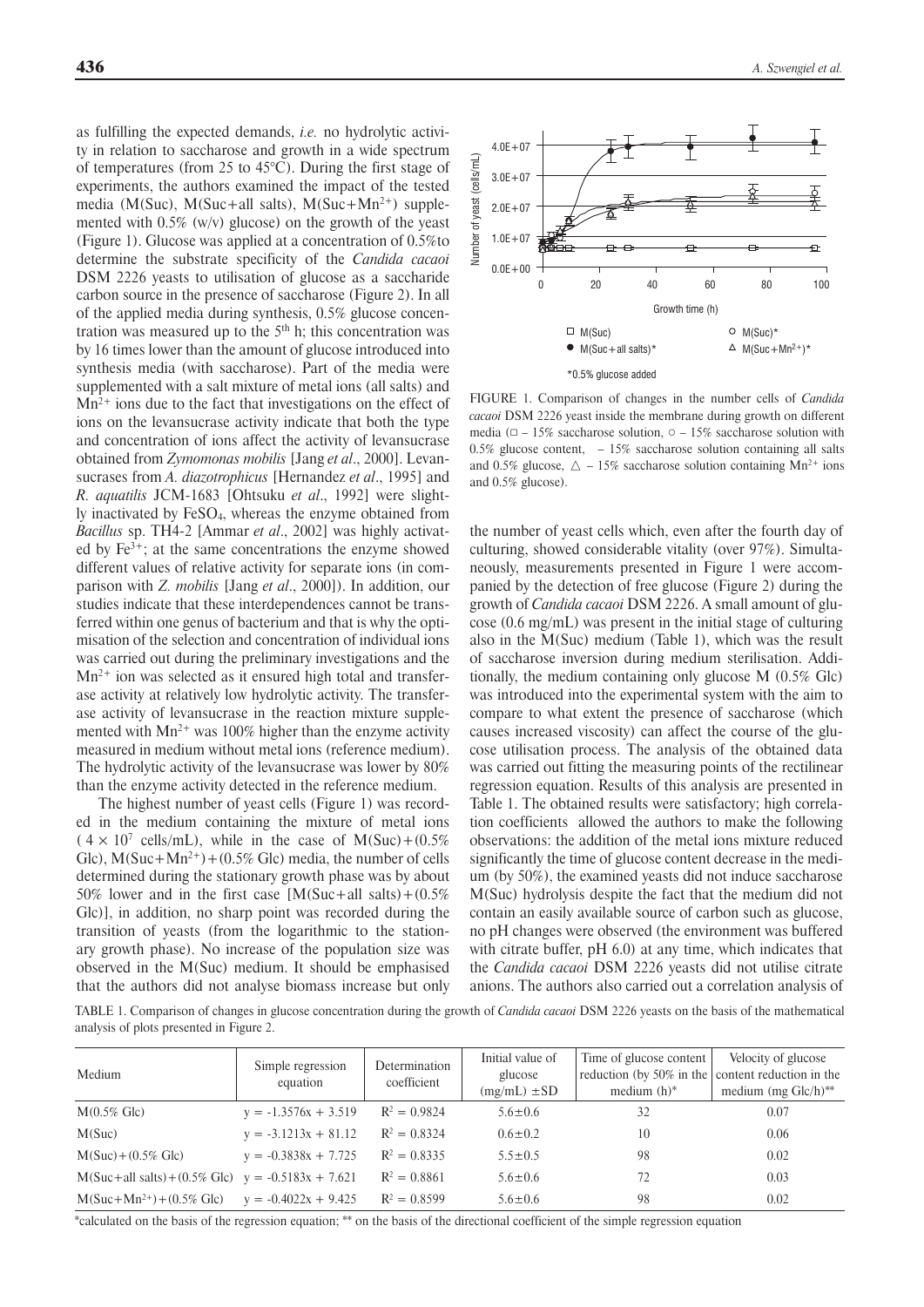

FIGURE 2. Changes in glucose concentration during the growth of *Candida cacaoi* DSM 2226 yeast (inside membrane) on different media:  $\Box$  – 15% saccharose solution,  $\circ$  – 15% saccharose solution with 0.5% glucose content,  $-15\%$  saccharose solution containing all salts and 0.5% glucose,  $\Delta$  – 15% saccharose solution containing Mn<sup>2+</sup> ions and 0.5% glucose,  $\triangle$  – solution with 0.5% glucose content.

changes in the number of yeasts cells as a function of glucose content of the medium. The results of analyses are presented in Table 2. High negative correlation coefficients provide evidence of a close correlation between the number of yeast cells and the change of glucose content (with the increase of yeasts, glucose was gradually assimilated).

#### Investigation of membrane porosity

The examination of membrane porosity was done to control exchange of constituents – glucose – between the external medium and the medium inside the membrane (Figure 3). In this investigation glucose gradient was prepared – 23.7 mg glucose/mL – which corresponded to 30% of saccharose transformed with the assistance of transfructosylation into the levan assuming 100% efficiency of the synthesis (a similar efficiency was obtained during syntheses *in vivo* [Szwengiel *et al*., 2004]). A mathematical function (described by the Gompertz Relation) was fitted to measurement points. So already after three and a half hours the system attained the state of equilibrium and glucose concentration inside the membrane reached 18.6 mg glucose/mL, *i.e.* 79% of the initial concentration outside the porous membrane. The nanofiltration techniques was not used for fractionation of saccharides in those experiments because the ultrafiltration processes are



FIGURE 3. Changes in glucose content inside the dialysis membrane, initial glucose gradient was 23.7 mg/mL.

unfeasible on account of the poor selectivity of membranes employed [Aydogan *et al*., 1998]. That is why, the authors applied in this study a physico-microbiological arrangement, *i.e.* a combination of a porous membrane of high molecular weight cut-off (MWCO: 10,000–20,000 Da) and yeasts which are able to remove free glucose from the reaction medium.

#### Levan synthesis

After the termination of the initial but necessary investigations aimed at characterising the experimental system, the authors began the main part of the experiment – the synthesis of levan. The system presented in Figure 4 shows results of synthesis (medium M(Suc) which was the reference for all the performed syntheses; at the same time it provides a graphic example of changes in the analysed media. Results together with the statistical analysis were presented in Table 3. In each case, the analysis was carried out on the basis of the Gompertz Relation which depicts changes in the glucose content as a function of time. It should be stated the *a* coefficient from this equation corresponds the asymptote value, the *b* coefficient – to the rate of changes on the curve section of constant velocity course, and the coefficient *c* is here a proportionality constant. Very high correlation coefficients were obtained

TABLE 2. List of correlation coefficients (a=0.05) depending on changes in the number of *Candida cacaoi* DSM 2226 yeast and glucose content.

| Number of<br>yeasts in<br>Content<br>of glucose in | M(Suc)                   | $M(Suc) + (0.5\% \text{ Glc})$ | $M(Suc+all slits)+(0.5\% Glc)$ | $M(Suc+Mn^{2+})$ + (0.5% Glc) |
|----------------------------------------------------|--------------------------|--------------------------------|--------------------------------|-------------------------------|
|                                                    | Correlation coefficients |                                |                                |                               |
| M(Suc)                                             | $-0.92341$               |                                |                                |                               |
| $M(Suc) + (0.5\% \text{ Glc})$                     |                          | $-0.94217$                     |                                |                               |
| $M(Suc+all$ salts $)+(0.5\%$ Glc                   |                          |                                | $-0.80414$                     |                               |
| $M(Suc+Mn^{2+})$ + (0.5% Glc)                      |                          |                                |                                | $-0.76557$                    |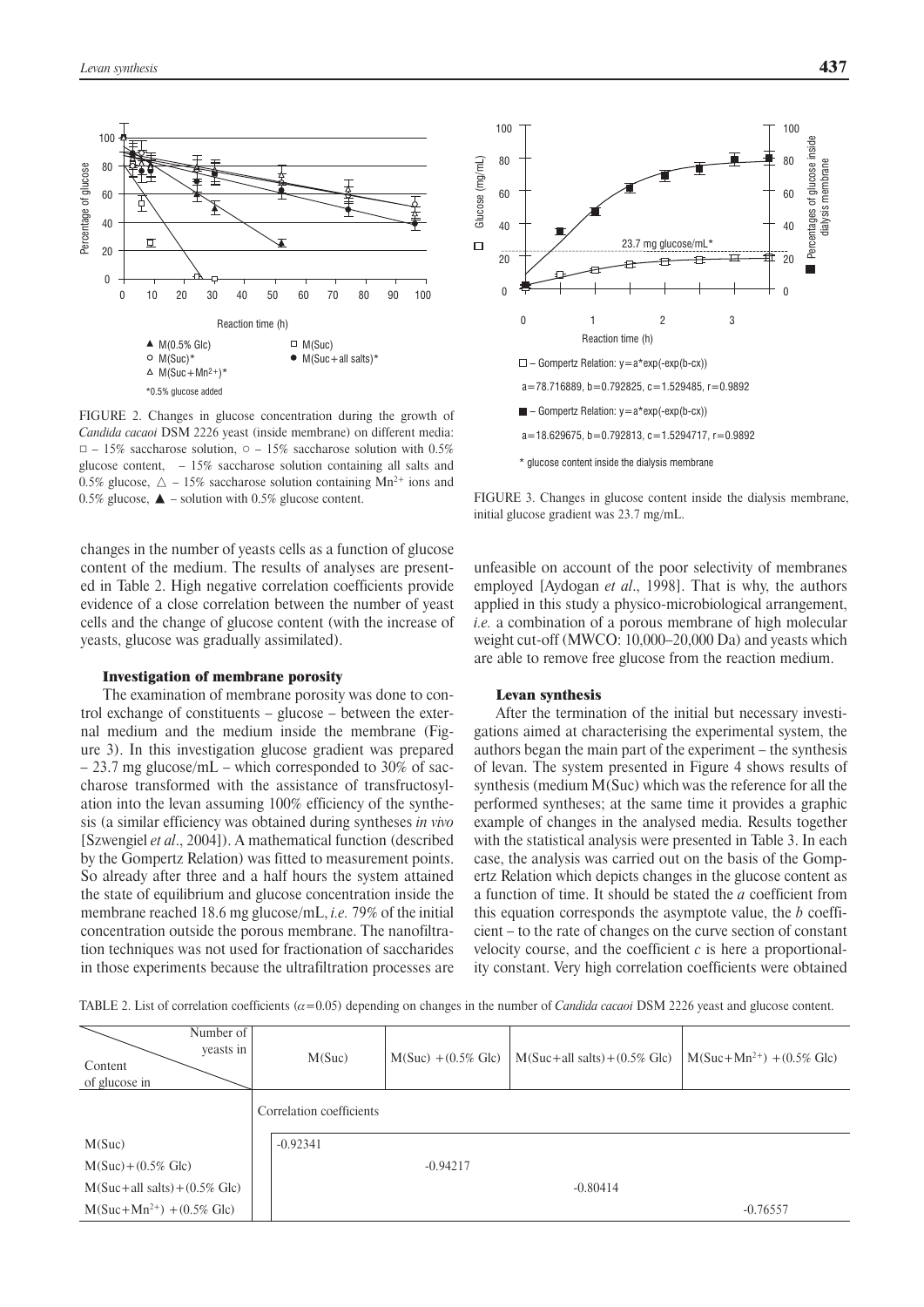FIGURE 4. Changes in glucose content during levan synthesis in the M(Suc) medium; curves were plotted on the basis of the Gompertz Model; the list of equation coefficients is presented in Table 3.

in the analysed experimental systems, justifying the prediction of the glucose concentration in the analysed time interval. The highest glucose concentration during the final stage of synthesis was determined in the medium containing  $Mn^{2+}$ ions (94.9% of the glucose introduced into the system). The sucrose transformation into levan was between 44 and 70% and efficiency of levan synthesis with yeasts was higher than without *Candida* (Table 4). The experiment with yeasts inside the membrane resulted in the reduction of glucose content by 18.9% in the identical period of time. Consequently, it also led to a slight but significant change in the degree of polymerisation of the isolated polymer. In addition,  $Mn^{2+}$  ions had an effect on the change in the degree of saccharose conversion into levan as well as on the change in the degree of its polymerisation in relation to the M(Suc) medium (Table 3). Moreover, this positive effect intensifies the reduction in glucose concentration during the synthesis. However, the selection of the appropriate ion and its concentration is crucial, as could be observed during the synthesis of levan in the medium containing a mixture of metal ions M(Suc+all salts), where no significant difference was recorded in the percentage glucose

TABLE 4. The effect of reaction media on levan synthesis yield and fructose transformation into levan (Y – syntheses with yeast).

| Medium                  | Reaction<br>time<br>(h) | Levan yield<br>$(\% )$<br>$LSD = 3.84*$ | Fructose transfor-<br>mation into levan<br>$(\% )$<br>$LSD = 4.02$ |
|-------------------------|-------------------------|-----------------------------------------|--------------------------------------------------------------------|
| M(Suc)                  | 140                     | 21 <sup>a</sup>                         | 44 <sup>a</sup>                                                    |
| $M(Suc + all$ salts)    | 140                     | 22 <sup>a</sup>                         | 46 <sup>a</sup>                                                    |
| $M, Y(Suc + all$ salts) | 140                     | 26 <sup>b</sup>                         | 55 <sup>b</sup>                                                    |
| $M(Suc+Mn^{2+})$        | 140                     | 20 <sup>b</sup>                         | 61 <sup>c</sup>                                                    |
| M, $Y(Suc+Mn^{2+})$     | 140                     | 34 <sup>c</sup>                         | 72 <sup>d</sup>                                                    |
| in vivo synthesis       | 33                      | 33 <sup>c</sup>                         | 70 <sup>d</sup>                                                    |

content in relation to the reference medium M(Suc), with the exception of a slight increase in the amount of fructose monomer subunits in the fructan chain. When yeasts (Y) were used during the synthesis M, Y (Suc+all salts) the content of glucose was reduced by 16.1%, which resulted in the increased polymerisation (by 4 subunits of fructose) (Table 3). Similar results were observed in the medium containing the  $Mn^{2+}$ ions (M, Y(Suc+Mn<sup>2+</sup>)). Significant differences were found between the degree of polymerisation of levan obtained from medium M(Suc) and M,  $Y(Suc+Mn^{2+})$ . The chain of levan obtained from medium M,Y (Suc+Mn<sup>2+</sup>) was 19 subunits of fructose longer than the polymer precipitated from medium M (Suc). The levan synthesis yield increased significantly when the actions of levansucrase crude preparation and yeast cells were associated (Table 4). Fructose transformation yield into levan was higher during syntheses with *Candida cacaoi* DSM 2226 yeast (Table 4). The kinetic constants determined from Lineweaver-Burk plots (not shown) in accordance with different concentrations of glucose indicated the existence of allosteric inhibition. The increase in the degree of polymerisation as well as the measured Michaealis constant and the maximum velocity corroborated that glucose acts as an inhibitor of the transfructosylation reaction.

TABLE 3. Degree of levan polymerization and list of correlation coefficients used to determine the content of glucose in the 143rd h of levan synthesis.

| Medium                  |                                                    | Gompertz Relation $y=a*exp(-exp(b-cx))$<br>for changing glucose |                         | Content of glucose in<br>143 <sup>rd</sup> h of synthesis $(\%)^*$ | Degree of polymeriza-  |
|-------------------------|----------------------------------------------------|-----------------------------------------------------------------|-------------------------|--------------------------------------------------------------------|------------------------|
|                         | Coefficient data                                   | Standard error                                                  | Correlation coefficient | $LSD = 3.28**$                                                     | tion of isolated levan |
| M(Suc)                  | $a = 67.4046$<br>$b = 1.43188$<br>$c = 0.03056$    | 2.5729                                                          | 0.9962                  | 85.4 <sup>c</sup>                                                  | 46                     |
| $M(Suc + all$ salts)    | $a = 67.27598$<br>$b = 0.971261$<br>$c = 0.030018$ | 3.9889                                                          | 0.9907                  | 85.2 <sup>c</sup>                                                  | 50                     |
| $M, Y(Suc + all slits)$ | $a = 54.54700$<br>$b = 0.822519$<br>$c = 0.028819$ | 4.8312                                                          | 0.9781                  | 69.1 <sup>a</sup>                                                  | 54                     |
| $M(Suc+Mn^{2+})$        | $a = 74.93137$<br>$b = 1.146905$<br>$c = 0.036731$ | 2.3071                                                          | 0.9977                  | 94.9 <sup>d</sup>                                                  | 61                     |
| M, $Y(Suc+Mn^{2+})$     | $a = 59.93395$<br>$b = 1.089558$<br>$c = 0.039779$ | 2.0394                                                          | 0.9972                  | 76.0 <sup>b</sup>                                                  | 65                     |

\* values were estimated on the basis of free glucose in the medium to the glucose contained in sucrose at the beginning; \*\*the superscripts from *a* to *e* are results of the LSD test ( $\alpha = 0.05$ )

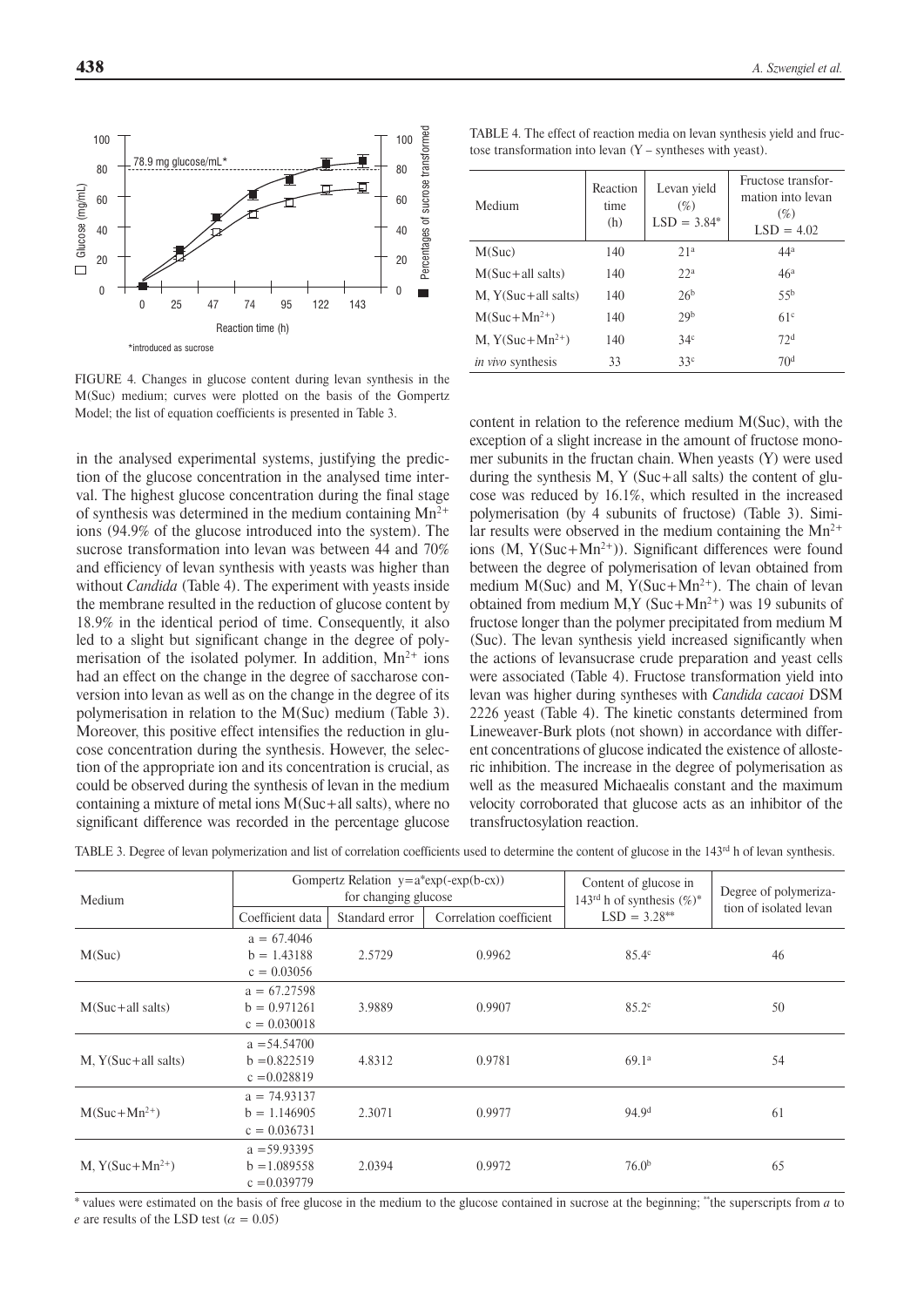| Medium                  | Retention time       | Molecular weight $(Da) \pm SD$ |                |                 |                               |                 |
|-------------------------|----------------------|--------------------------------|----------------|-----------------|-------------------------------|-----------------|
|                         | (min)                | $Mn^{\rm a}$                   | $Mw^b$         | $\bar{MP}$      | $\overline{M_7}$ <sup>d</sup> | $Mw/Mn^e$       |
| $M, Y(Suc + all$ salts) | $36.487 \pm 0.101^3$ | $5927 \pm 178$                 | $7400 \pm 222$ | $8824 \pm 265$  | $8764 \pm 263$                | $1.25 \pm 0.04$ |
| M, $Y(Suc+Mn^{2+})$     | $36.103 \pm 0.0564$  | $6733 + 201$                   | $8546 \pm 256$ | $10561 \pm 317$ | $10177 + 305$                 | $1.27 \pm 0.04$ |

TABLE 5. GPC analyses of levans isolated from two media in the 140<sup>th</sup> h.

<sup>a</sup>number-average molecular weight; <sup>b</sup> weight-average molecular weight; <sup>c</sup>peak average molecular weight; <sup>d</sup>z-average molecular weight; <sup>c</sup>polydyspersity

### GPC analysis

Table 5 presents the distribution of molecular weights for the experimental treatments in which the synthesis occurred simultaneously. The *Bacillus subtilis* levansucrase catalysed the formation of two different types of levan – named high and low molecular levan [Dodonder & Péaud-Lenoël, 1957], two fractions were also obtained during the *in vitro* synthesis [Euzenat *et al*., 1997]. In our earlier studies on levan syntheses *in vivo* with the *Bacillus subtilis* DSM 347 strain we obtained two fractions of different molecular weight which were not observed during the *in vitro* syntheses. Analysing the presented mean molecular weights which characterise, in an objective manner, the proportion of individual homologues of a given polymer on the basis of a gravimetric-differential distribution function, suggest higher part of levan with the higher degree of polymerisation in whole mass of polymer (on the basis of the function asymmetry of which one of the measures is the sample polydispersity averaging, in both cases, 1.26).

### **CONCLUSIONS**

Because of the low proportion of the enzyme in relation to saccharose concentration (0.45 U/L g saccharose), the time of synthesis was distinctly longer (by 4.2 times) than in the case of *in vivo* synthesis (Table 4). In our study, we applied 27 times lower enzyme concentrations (on the basis of the levansucrase activity against 1 g of saccharose) than in experiments carried out by Euzenat *et al*. [1997] and that is why the time of 95% of saccharose transformation was about 23 times longer. The same efficiencies were achieved between M, Y(Suc+Mn2+) and *in vivo* synthesis (Table 4). During syntheses the authors failed to achieve the profile of the levan molecular weights appropriate for levan obtained in the *in vivo* course. It is a well-known fact that a compromise between the degree of polymerisation and the availability of levan to probiotic microflora of the gastrointestinal tract should be found. It was demonstrated that levan of high degree of polymerisation remains unavailable for bifidobacteria [McKellar *et al*., 1993; Muramatsu *et al*., 1994]. Marx and co-workers [2000] demonstrated that levan of low molecular weight (about 3200 Da) is utilised by the tested *Bifidobacterium* species. In addition, the above researchers suggested that the molecular mass and not the linkage type of the fructan is the decisive factor for the degradation. Hydrolysis of longchain FOS may be prevented by steric hindrance at the active site of the hydrolytic enzymes [Marx *et al*., 2000]. Analysing our results in the context of levan bioavailability as a selective source of carbon for species of *Bifidobacterium*, we put forward a proposal, in accordance with results of Marx and co-workers [2000], that all our levans have too high molecular weights. An advantageous result of this syntheses was the increase of levan yield. In the light of these investigations,

the optimisation of synthesis as well as application studies on levans should be continued, focusing on the origin of the levansucrase enzyme.

### ACKNOWLEDGEMENTS

This scientific research was partially financed in the scope of the project "Fellowships for the best PhD Students in Wielkopolska Region conducting research in strategic areas supporting regional development" financed by the European Social Fund (75%) and Polish budget (25%) and in part supported by the grant of the State Committee for Scientific Research (KBN) No. 2 P06T 032 30.

# REFERENCES

- 1. Ammar Y.B., Takayoshi M., Ito K., Iizuka M., Limpaseni T., Pongsawasdi P., Minamiura N., Characterization of a thermostable levansucrase from *Bacillus* sp TH-2 capable of producing high molecular weight levan at high temperature. J. Biotechnol., 2002, 99, 111–119.
- 2. Aydogan N., Gurkan L., Yilmaz L., Effect of operating parameters on the separation of sugars by nanofiltration. Sep. Sci. Technol., 1998, 33, 1767–1785.
- 3. Barnett J.A., Payne R.W., Yarrow D., Yeasts: Characteristics and identification. 1983, 1st ed., Cambridge University Press, Melbourne, pp. 40, 41,106.
- 4. Burbianka M., Pliszka A., Burzyńska H., Detecting and defining moulds and yeast quantitatively., 1983, *in*: Food Microbiology, 5<sup>th</sup> ed. (ed. K. Niecikowska-Jastrzębska). State Enterprise of Medical Publications, Warsaw, p. 349 (in Polish).
- 5. Calazans G.M.T., Lima R.C., de França F.P., Lopes C.E., Molecular weight antitumour activity of *Zymomonas mobilis* levans. Int. J. Biol. Macromol., 2000, 27, 245-247.
- 6. Chambert R., Gonzy-Teboul G., Levansucrase of *Bacillus subtilis.* Eur. J. Biochem., 1976, 71, 493–508.
- 7. Chambert R., Haddaoui E.A., Petit-Glatron M-F., *Bacillus subtilis* levansucrase: the efficiency of the second stage of secretion is modulated by external effectors assisting folding. Microbiology, 1995, 141, 997–1005.
- 8. Chambert R., Petit-Glatron M-F., Reversible thermal unfolding of *Bacillus subtilis* levansucrase is modulated by  $Fe^{3+}$  and  $Ca^{2+}$ . FEBS Lett., 1990, 275, 61–64.
- 9. Chambert R., Treboul G., Dedonder R., Kinetic studies of levansucrase of *Bacillus subtilis*. Eur. J. Biochem., 1974, 41, 285–300.
- 10. Dedonder R., Levansucrase from *Bacillus subtilis.* Methods Enzymol., 1966, 8, 500–506.
- 11. Dodonder R., Péaud-Lenoël C., The levansucrase of *Bacillus subtilis*. Production of levan and levansucrase by culture of *Bacillus subtilis*. Bull. Soc. Chim. Biol., 1957, 39, 483–497.
- 12. Elisashvili V.I., Levan synthesis by *Bacillus* sp. Appl. Biochem. Microbiol., 1984, 20, 82–87.
- 13. Euzenat O., Guibert A., Combes D., Production of fructo-oligosaccharides by levansucrase from *Bacillus subtilis* C4. Process Biochem., 1997, 32, 237–243.
- 14. Hernandez L., Arrieta J., Menendez C., Vazquez R., Coego A.,